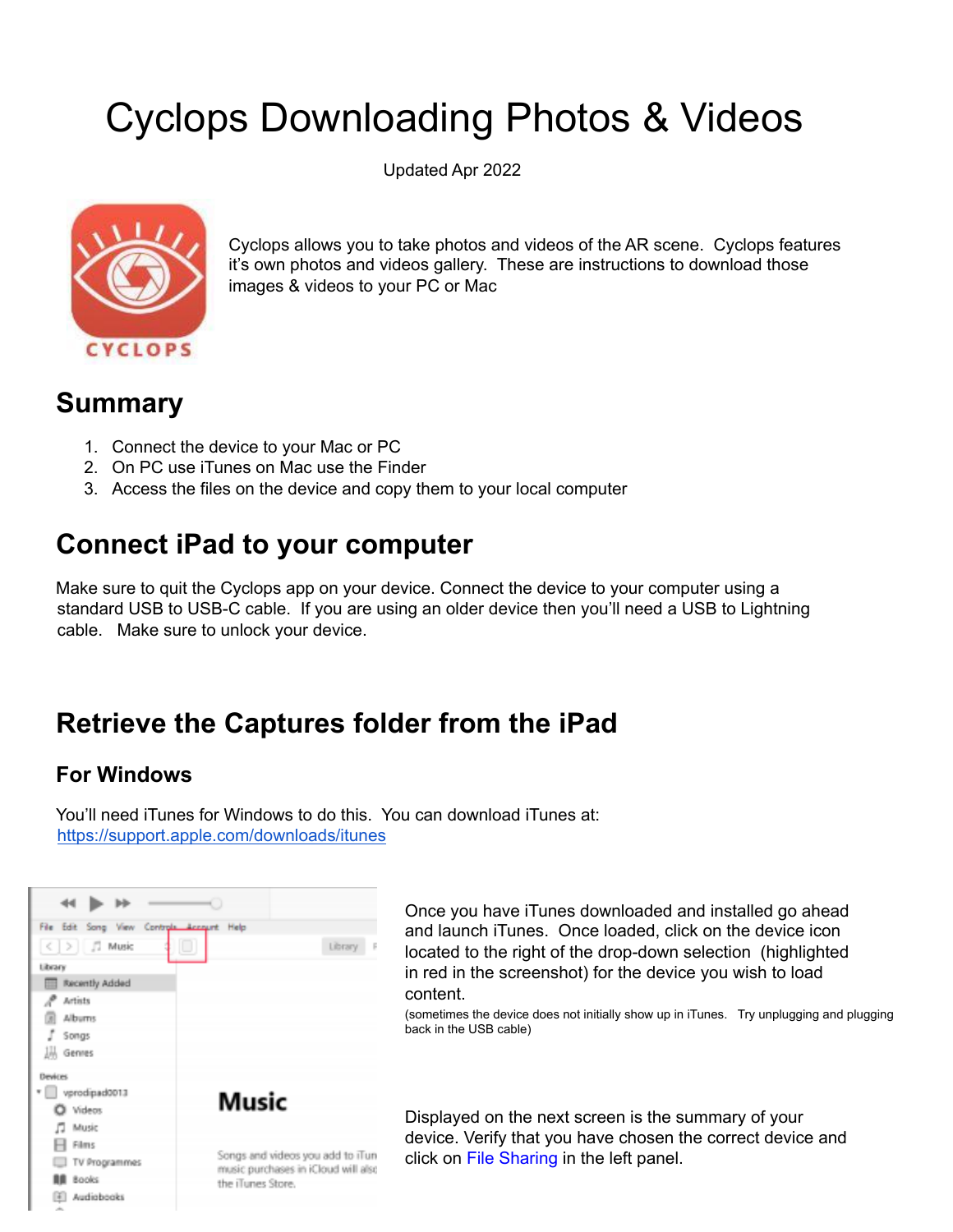

Select the correct Cyclops App that you are using. Select the Captures directory and click the Save button towards the bottom of the window. Place it someplace on your computer that you can easily access.

| File Sharing                                                                      |                                                                                                                             |         |                    |  |  |
|-----------------------------------------------------------------------------------|-----------------------------------------------------------------------------------------------------------------------------|---------|--------------------|--|--|
| The apps listed below can transfer documents between your iPad and this computer. |                                                                                                                             |         |                    |  |  |
| Apps                                                                              | Cyclops 3.0 Documents                                                                                                       |         |                    |  |  |
| 3d Scanner App                                                                    | Captures                                                                                                                    | 50.8 MB | 4/16/2022 11:16 AM |  |  |
|                                                                                   | Engine                                                                                                                      | 4 KB    | 4/7/2022 5:46 PM   |  |  |
|                                                                                   | NotAllowedUnattendedBugReports                                                                                              | zero KB | Today 2:15 PM      |  |  |
| Clips                                                                             | <b>TTF</b>                                                                                                                  | 1.05 GB | 4/7/2022 5:46 PM   |  |  |
| Cyclops 3.0                                                                       |                                                                                                                             |         |                    |  |  |
| Cyclops 3.1                                                                       |                                                                                                                             |         |                    |  |  |
| CyclonsDev                                                                        | $\mathbf{u}$ , and $\mathbf{v}$ , the contract of the contract of $\mathbf{u}$ , $\mathbf{u}$ , $\mathbf{u}$ , $\mathbf{v}$ |         | Add File<br>Save   |  |  |

(If you have a lot of apps you might need to scroll down to see the "Save…" button)

### **For Mac OSX**

You can use any Finder window to access your connected device.

After you connect your device it should be shown in the "Locations" section on the Finder sidebar. Click on your device.

Then click "Files" from the top menu.

Click the triangle next to Cyclops to see the contents of the Cyclops App

Drag and drop the "Captures" folders somewhere on your Mac.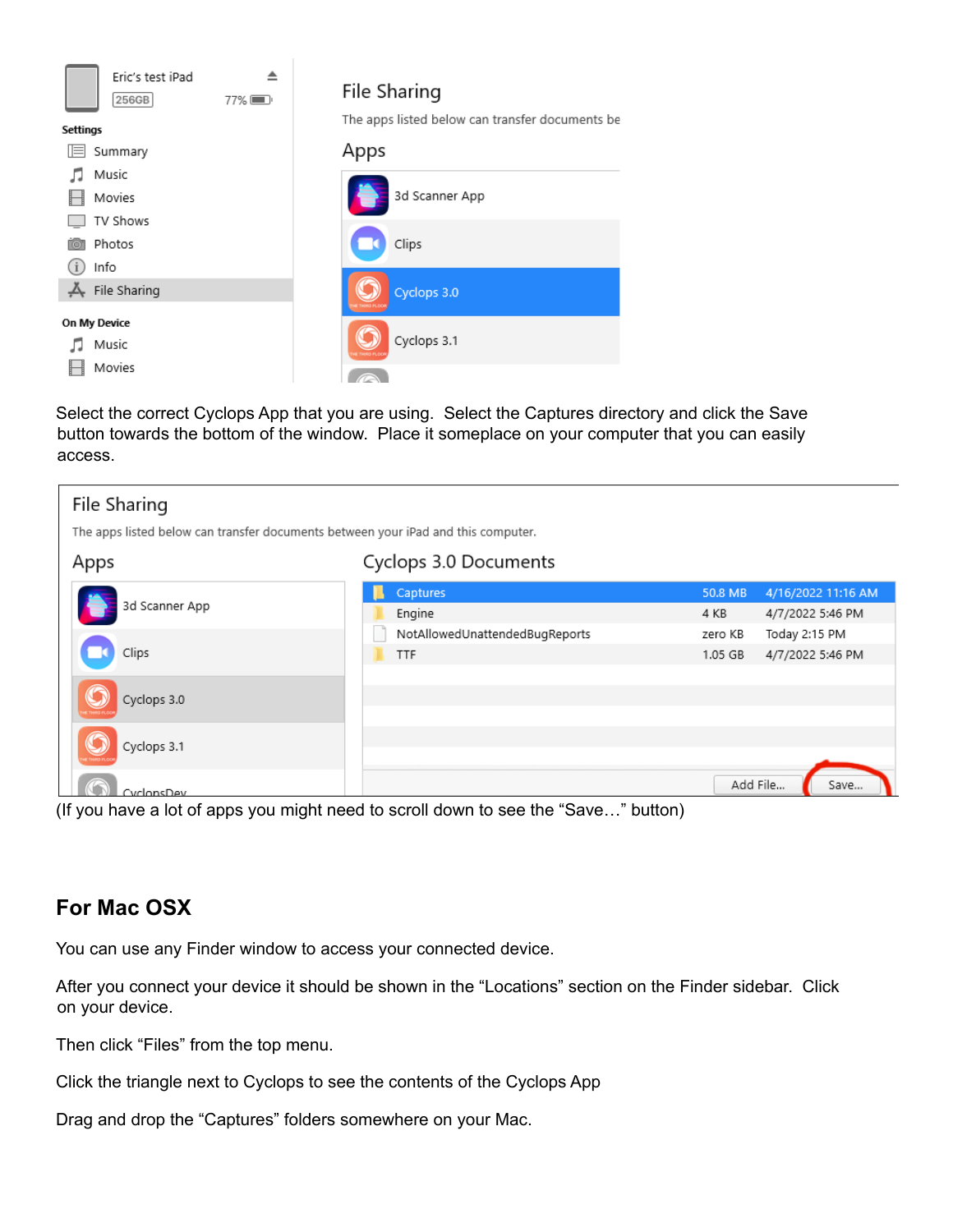| $\bullet\bullet\bullet$          | $\left\langle \right\rangle$<br>Eric's test iPad<br>Back/Forward                                                    | 品☆<br>$rac{1}{\sqrt{100}}$ v<br>View<br>Group. | ⊘<br>$\odot$ v<br>Å<br>Share Edit Tags<br>Action | $\Omega$<br>$\circledcirc$<br>Quick Look<br>Search |
|----------------------------------|---------------------------------------------------------------------------------------------------------------------|------------------------------------------------|--------------------------------------------------|----------------------------------------------------|
| Favourites<br>AirDrop<br>allyson | Eric's test iPad<br>iPad Pro (11-inch) (3rd generation) $\cdot$ 248.73 GB (185.52 GB Available) $\cdot$ 83% $\circ$ |                                                |                                                  | Manage Storage                                     |
| $\overline{A}$ Applications      | Music Movies TV Shows Podcasts<br>General                                                                           | Audiobooks                                     | Info<br><b>Books</b><br>Photos<br><b>Files</b>   |                                                    |
| 4 Downloads                      | Size<br>Name                                                                                                        |                                                | Date Modified                                    |                                                    |
| <b>P</b> Documents               | 3d Scanner App<br>$\rightarrow$                                                                                     |                                                |                                                  |                                                    |
| Desktop                          | $\geq$ $\circ$ Clips<br>Cyclops 3.0                                                                                 |                                                |                                                  |                                                    |
| iCloud                           | Captures                                                                                                            | 53.1 MB                                        | 16 Apr 2022 at 11:16                             |                                                    |
| $\bigcirc$ iCloud Drive          | Engine                                                                                                              | 22 bytes<br>Zero KB                            | 7 Apr 2022 at 17:46                              |                                                    |
| Locations                        | NotAllowedUnattendedBugReports<br>TTF                                                                               | 1.12 GB                                        | Today at 14:15<br>7 Apr 2022 at 17:46            |                                                    |
| Mac                              | > Cyclops 3.1<br>CyclopsDev<br>G                                                                                    |                                                |                                                  |                                                    |
| Fric's test iPad                 | CyclopsNX                                                                                                           |                                                |                                                  |                                                    |
| a pink lady                      | <b>F</b> FBX Review<br>> GarageBand                                                                                 |                                                |                                                  |                                                    |
| nassever<br>I٩                   | $\frac{1}{2}$ iMovie                                                                                                |                                                |                                                  |                                                    |
| <b>B</b> Network                 | > Kil Kahoot!<br>$\sum$ Keynote                                                                                     |                                                |                                                  |                                                    |
| Tags                             | > Numbers                                                                                                           |                                                |                                                  |                                                    |
|                                  | $\geq$ Pages                                                                                                        |                                                |                                                  |                                                    |
|                                  | > > PDF Expert                                                                                                      |                                                |                                                  |                                                    |
|                                  | > ? Polycam                                                                                                         |                                                |                                                  |                                                    |
|                                  | > 8 RD Client                                                                                                       |                                                |                                                  |                                                    |
|                                  | <b>Photos</b>                                                                                                       |                                                |                                                  | Sync                                               |

### **Photo & Video Folders**

In the Captures folder, you just downloaded you'll see folders for each Photo & Video taken in Cyclops. The folders are named with the date and time the Photo or Video was taken. Additionally, the folder is suffixed with the Shot or Level that was loaded at the time.

(If the Photo or Video was taken in Asset Mode then it'll just have "Cyclops" as the suffix.



In each folder, you'll find a few files depending on if it was a Photo or a Video.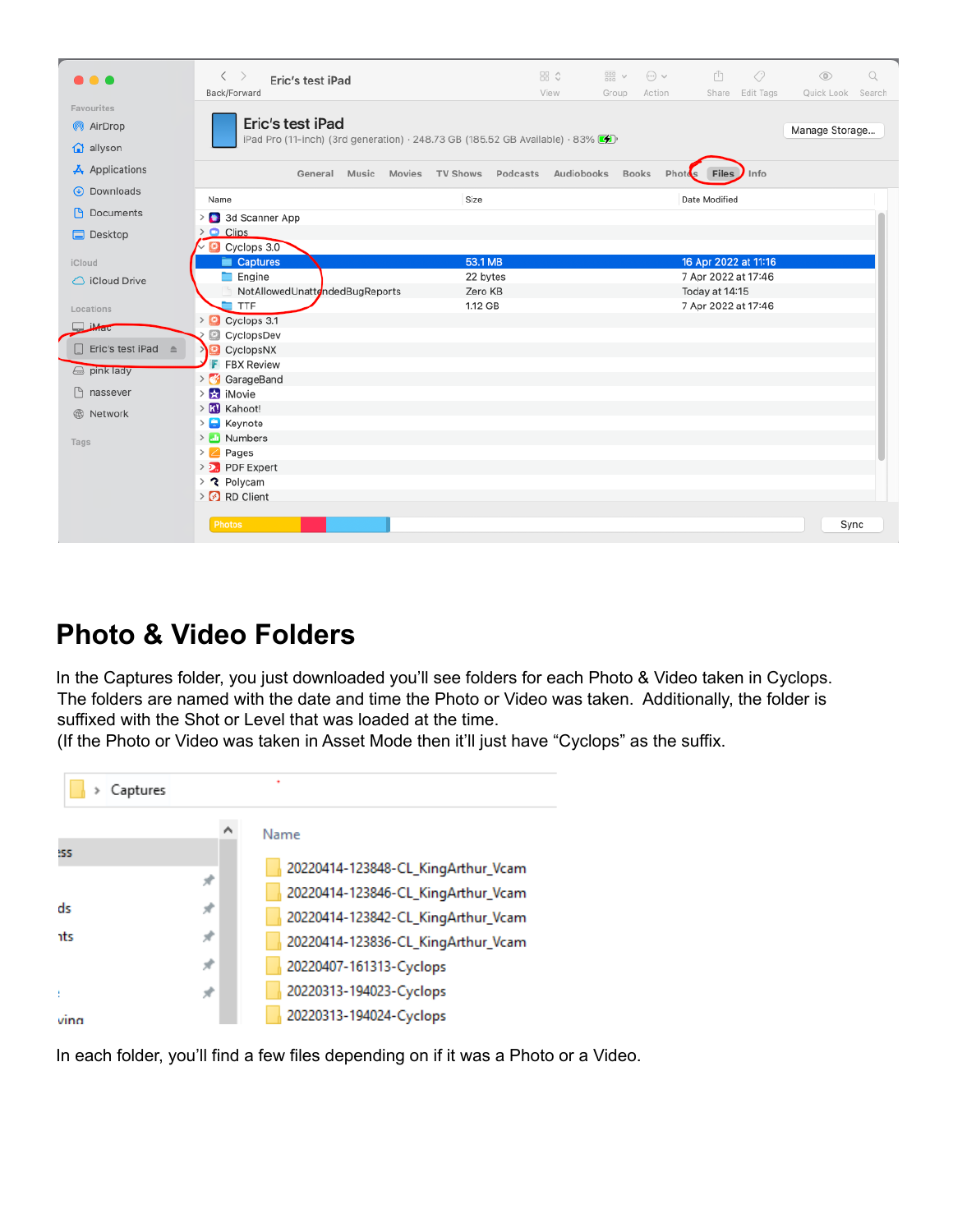## **Photo Files**

#### Here is a typical folder for a Photo

| Name                                    | Date modified      | Type               | Size     |
|-----------------------------------------|--------------------|--------------------|----------|
| 20220414-123846-CL_KingArthur_Vcam.json | 4/14/2022 12:38 PM | Adobe After Effect | 1 KB.    |
| 20220414-123846-CL_KingArthur_Vcam.meta | 4/14/2022 12:38 PM | META File          | 1 KB     |
| 20220414-123846-CL_KingArthur_Vcam.png  | 4/14/2022 12:38 PM | ImageGlass PNG F   | 3,149 KB |

The Photo is in PNG format which can be easily opened in many different apps. Additionally, there is also a .json and .meta file. These files contain all the metadata collected for each photo. This contains info like the time/date of the photo, focal length, film back, GPS, and more.



| -5             | "date": "2021.09.22-16.06.16", |
|----------------|--------------------------------|
| -6             | "camera":                      |
| 7              |                                |
| 8              | "lens": 30,                    |
| $\overline{q}$ | "aspectratio": 2,              |
| LO             | "filmback":                    |
| L1             |                                |
| $\overline{2}$ | "name": "ARRI Alexa LF Op      |
| L3             | "horizontal": 36.70000076      |
| $\sqrt{4}$     | "vertical": 25.5400009155      |
|                |                                |

If you are interested in using your Cyclops Photo as the basis for previs/techvis/postvis work we ask that you send us the entire Photo directory. With these files, we can quickly re-create your Photo in Maya or Unreal.

### **Video Files**

A folder for a Video contains 4 files. The videos are saved as h264 files which are easily opened in a wide variety of apps.

| Name                                             | Date modified      | Type               | Size      |
|--------------------------------------------------|--------------------|--------------------|-----------|
| 20220414-123848-CL_KingArthur_Vcam.json          | 4/14/2022 12:38 PM | Adobe After Effect | 32 KB     |
| 20220414-123848-CL_KingArthur_Vcam.meta          | 4/14/2022 12:38 PM | META File          | 1 KB      |
| ■≤ 20220414-123848-CL_KingArthur_Vcam.mp4        | 4/14/2022 12:38 PM | Keyframe MP me     | 11,987 KB |
| and 20220414-123848-CL_KingArthur_Vcam-still.png | 4/14/2022 12:38 PM | ImageGlass PNG F   | 3,180 KB  |